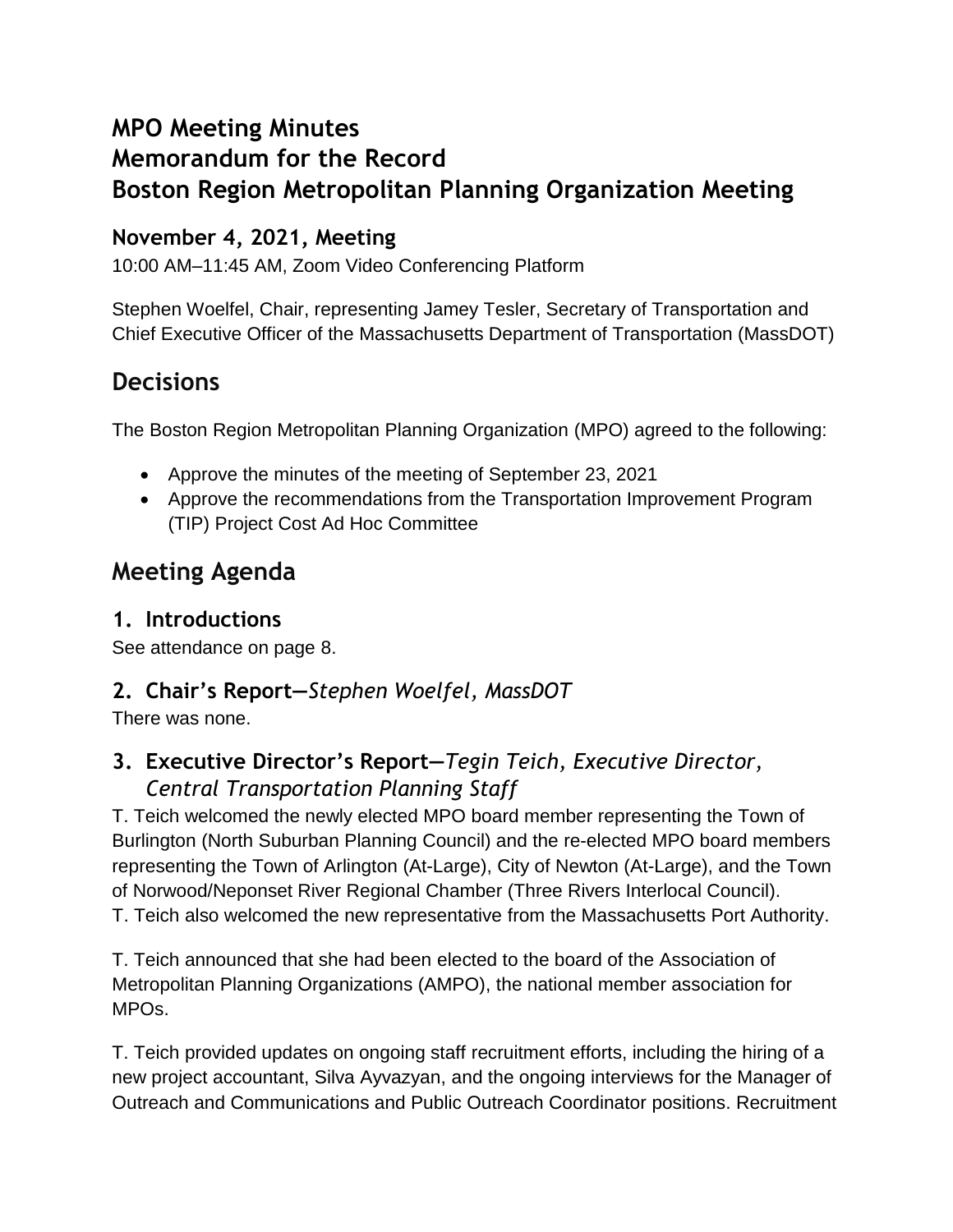is also underway for the positions of Transportation Planner/Analyst and Unified Planning Work Program (UPWP) Manager/Transportation Planner.

T. Teich highlighted recent public outreach activities, including the Transit Working Group virtual coffee chats on October 26<sup>th</sup> where the topic of discussion was human services transportation. Future Transit Working Group coffee chats will be held in November and December. Finally, Open Houses were held to kick off the federal fiscal years (FFYs) 2023–27 TIP development process.

T. Teich reminded members about annual visits by the MPO staff to Metropolitan Area Planning Council (MAPC) subregional groups from October to December and stated that staff would attend the SouthWest Advisory Planning Committee meeting on November 9, 2021, the South Shore Coalition on November 18, 2021, and the North Suburban Planning Council on December 14, 2021.

### **4. Public Comments**

There were none.

# **5. Committee Chairs' Reports**

There were none.

### **6. Regional Transportation Advisory Council Report—***Lenard Diggins, Chair, Regional Transportation Advisory Council*

L. Diggins introduced himself to new MPO board members as the MBTA's Rider Oversight Committee representative on the Advisory Council and current chair of the Advisory Council. L. Diggins stated that the Advisory Council would meet on November 10, 2021, and hear from Frank Tramantozzi of the City of Quincy about the City's goals as it assumes a new seat on the MBTA Board of Directors. L. Diggins stated that Anne McGahan (MPO staff) also would talk about the MPO's next Long-Range Transportation Plan (LRTP).

# 7. **Action Item: Approval of September 23, 2021, MPO Meeting Minutes—** *Jonathan Church and Róisín Foley, MPO Staff*

A motion to approve the minutes of the meeting of September 23, 2021, was made by MAPC (E. Bourassa) and seconded by the At-Large Town (Town of Arlington) (Daniel Amstutz). Ken Miller (Federal Highway Administration) clarified his statements about the inflation rate for TIP project costs recorded at this meeting. With this change, the motion carried.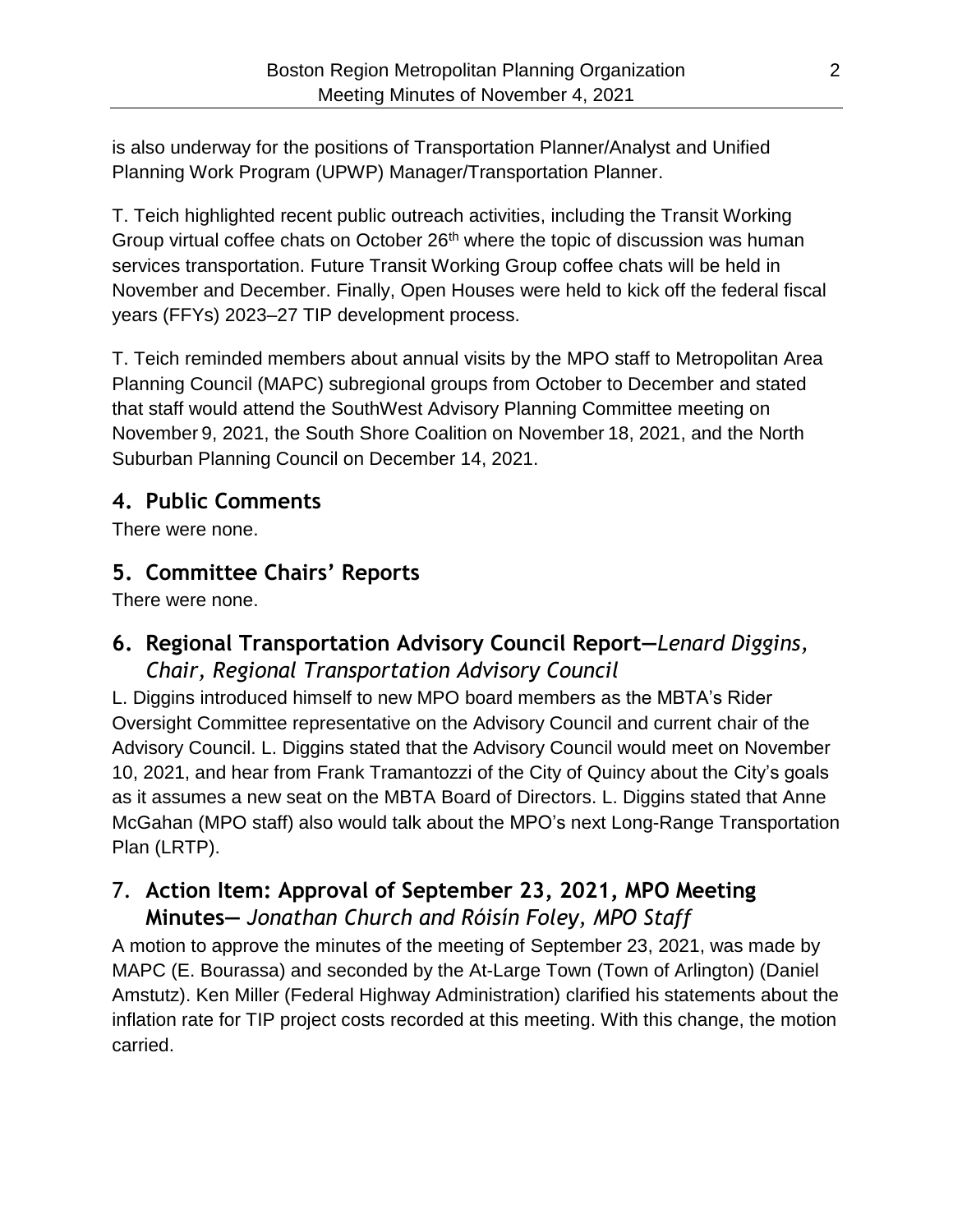# 8. **Action Item: Recommendations from the TIP Project Cost Ad Hoc Committee—***Matt Genova, MPO Staff*

*Documents posted to the MPO meeting calendar*

- 1. [Draft Policy Recommendations](https://www.ctps.org/data/calendar/pdfs/2021/MPO_0923_Draft_TIP_Committee_Policy_Recommendations.pdf)
- 2. [Public Comments](https://www.ctps.org/data/calendar/pdfs/2021/TIP_1021_TIP_Policy_Public_Comments.pdf)
- 3. [Fact Sheet](https://www.ctps.org/data/calendar/pdfs/2021/MPO_1104_TIP_Policy_Fact_Sheet.pdf)

M. Genova reviewed the proposed policy changes presented by the MPO's TIP Project Cost Ad Hoc Committee and the public comments received on the recommendations. The committee's first recommendation is to raise the threshold for project programming to require that proponents have submitted 25 percent design plans to MassDOT and received an updated cost estimate based on that submission. This change would be accompanied by (1) a preliminary project evaluation step allowing proponents to have their projects scored by MPO staff prior to advancing to 25 percent design; (2) established year-over-year project development benchmarks; and (3) additional supporting materials, such a how-to guide with project development benchmarks, to help proponents understand the process and move through it smoothly.

The committee's second recommendation is to increase TIP stakeholder communications, including establishing bi-annual check-ins between MPO staff, project proponents, and MassDOT staff.

The committee's third, and final, recommendation is to establish a clear and consistent policy for rescoring projects when costs change beyond a specified threshold of \$2.5 million for those projects that originally cost more than \$10 million, or 25 percent of project costs for those projects that cost less than \$10 million. If proponents exceed this threshold, they would be required to attend an MPO meeting to explain the causes of the cost increase to the MPO board. If the cost change is the result of an updated project scope, proponents may request that the project score be updated to reflect the new changes. The new costs and score would then be analyzed for cost effectiveness relative to other TIP projects using a four-quadrant matrix in which a project score is plotted against cost per point and then divided into tiers by relative values on these metrics.

MPO staff's proposal is to pilot this approach for the upcoming TIP cycle and then recommend adjustments in advance of future funding rounds. M. Genova stated that these policies aim to reduce the prevalence of large-scale cost increases that disrupt the overall TIP program and place significant limitations on the MPO's ability to fund new projects; increase collaboration; and support the MPO's decision-making.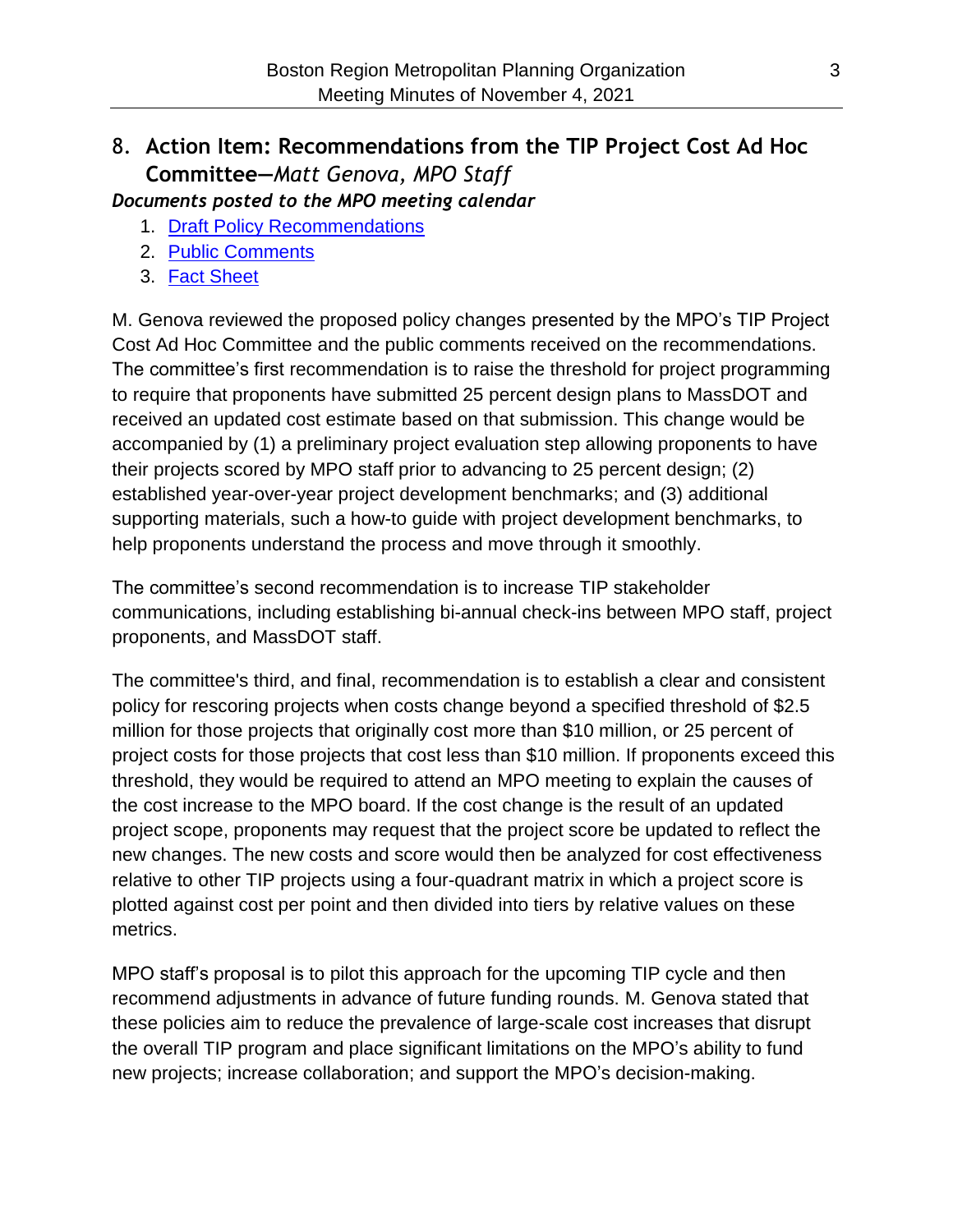MPO staff received three formal written comments on the policy proposals. Two comments came from abutters to the proposed Belmont Community Path (#609204) and one came from a member of the Belmont School Committee. Several additional informal comments were made at the TIP Policy Open House on October 14, 2021, and directly to MPO staff from municipal staff, MassDOT staff, and project consultants.

In addition to supportive comments, a few concerns were expressed. There was support for creating clear project benchmarks, but some concern that setting a 25 percent design submittal as the funding threshold could deter municipalities from pursuing TIP funding. There was support for cost-effectiveness measures but concern that those measures be clear and well communicated to all stakeholders. Public comments also included requests that MPO board and committee meetings continue to be accessible virtually as this has allowed for unprecedented access to the committee's policy deliberations. Commenters also did not want the MPO to limit consideration of projects that are expensive but of high quality. There was a request to create transparency around the inputs for project cost estimates, including contingencies.

#### *Discussion*

L. Diggins stated that the MPO should keep the Ad Hoc Committee intact long-term and open membership to additional MPO members. E. Bourassa agreed that the committee should not be disbanded and that the committee should have the ability to hold a December meeting to discuss details about evaluating projects for the FFY 2023–27 TIP.

D. Amstutz asked whether these recommendations were generally endorsed by every member of the committee. D. Amstutz agreed with L. Diggins that the Ad Hoc Committee should continue. M. Genova responded that the committee voted unanimously to formally recommend these policies to the MPO board.

Jay Monty (At-Large City) (City of Everett) expressed concern about the third policy proposal, stating that it creates a fallacy that an increasing cost automatically means a change in scope or that the project is not worthwhile. J. Monty stated that it would be better to focus this policy on a change of scope as that would be the true measure of a cost-benefit analysis.

Tom Bent (Inner Core Committee) (City of Somerville) expressed support for the recommendations.

K. Miller stated that (1) there is a distinction between a cost-benefit analysis and unitcost comparison, and (2) applying some of these methods to projects as they are developing, and not only when costs increase, should be considered.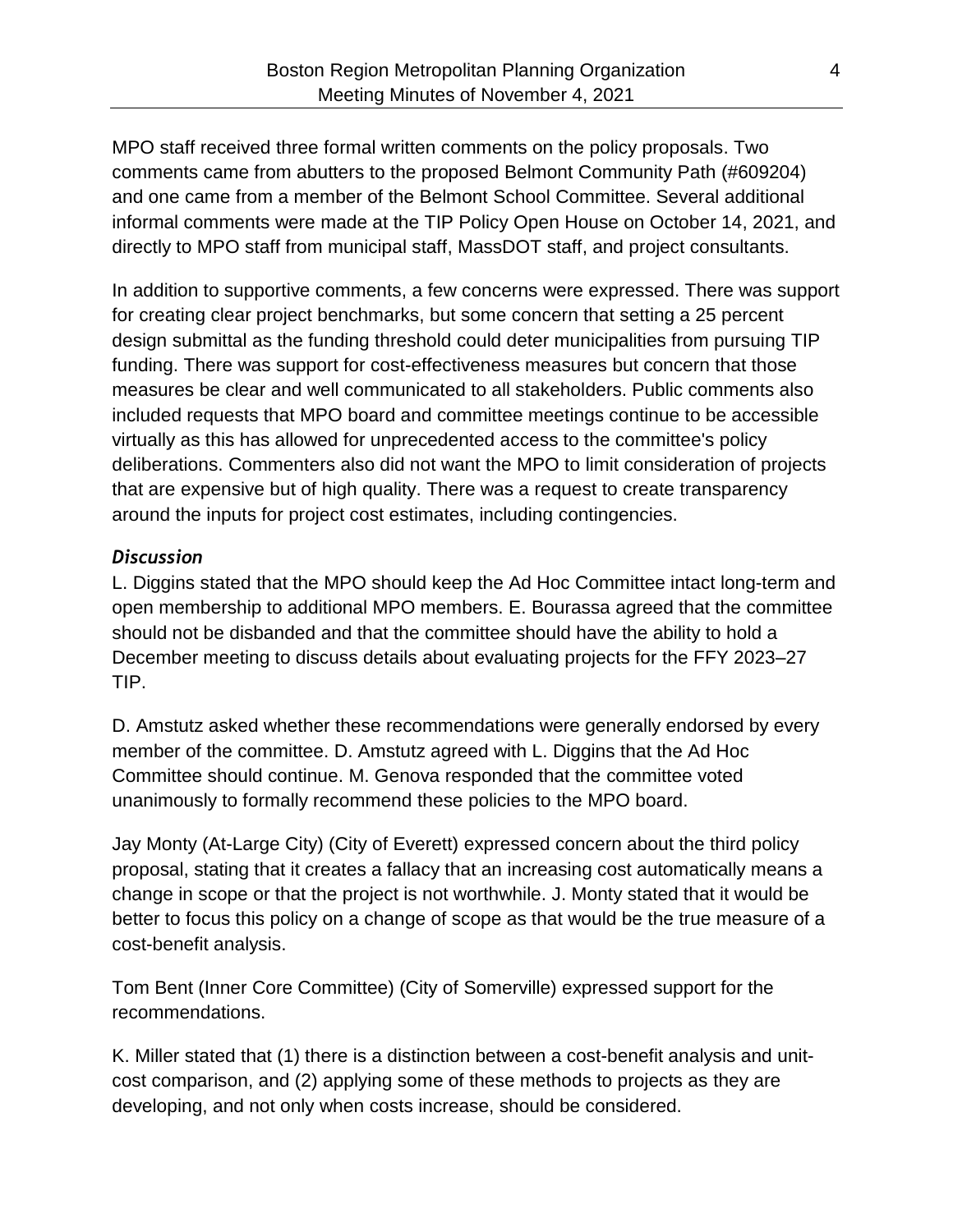E. Bourassa agreed that some kind of unit-cost measure was needed but added that the recommendations are not set in stone and provide a more transparent and data-driven way to analyze projects.

### *Vote*

A motion to approve the TIP Project Cost Ad Hoc Committee's recommendations as proposed and to keep the Ad Hoc Committee intact was made by MAPC (E. Bourassa) and seconded by the Advisory Council (L. Diggins). The motion carried.

# **9. Informing the Big Ideas Behind the MPO's Scenario Planning Process—***Michelle Scott, MPO Staff*

*Documents posted to the MPO meeting calendar*

- 1. [Big Ideas StoryMap](https://storymaps.arcgis.com/stories/c919d2e51ebb4e18bd800f48a9e8db52)
- 2. [Big Ideas Summary Tables](https://www.ctps.org/data/calendar/pdfs/2021/MPO_1104_Big_Ideas_Summary_Tables.pdf)

M. Scott presented the results of the Informing the Big Ideas Behind the MPO's Scenario Planning Process project, including a StoryMap summarizing the results of the project. M. Scott acknowledged former MPO staff member Kate White's work on this project and thanked the focus group participants. M. Scott stated that the Big Ideas project was included in the FFY 2021 UPWP. Its purpose was to identify, through equitable and inclusive outreach, the ingredients for exploratory scenario planning for the next LRTP, *Destination 2050*. M. Scott explained that exploratory scenario planning envisions multiple possible futures to assess how to best prepare for uncertainties, while pursuing an overarching vision. The process enables staff to identify strategies that might work in multiple futures, address uncertainty, develop ways to adapt to change, and collaborate with regional partners.

There are four major steps in the exploratory scenario planning process. The first identifies forces that may shape the future. Next, planners create scenarios of what the future might look like based on those forces. Third, planners analyze how outcomes change as different strategies are applied in those scenario environments. Finally, the information learned through the scenario planning process is used to develop and implement plans.

The feedback collected during the Big Ideas project will apply through the entire scenario planning process, however it is critical for the first and third steps. Staff sought participation from stakeholders representing municipalities, agencies, community organizations, Chambers of Commerce, and advocacy groups to reflect diverse perspectives. Further, staff was looking for participants who work on important planning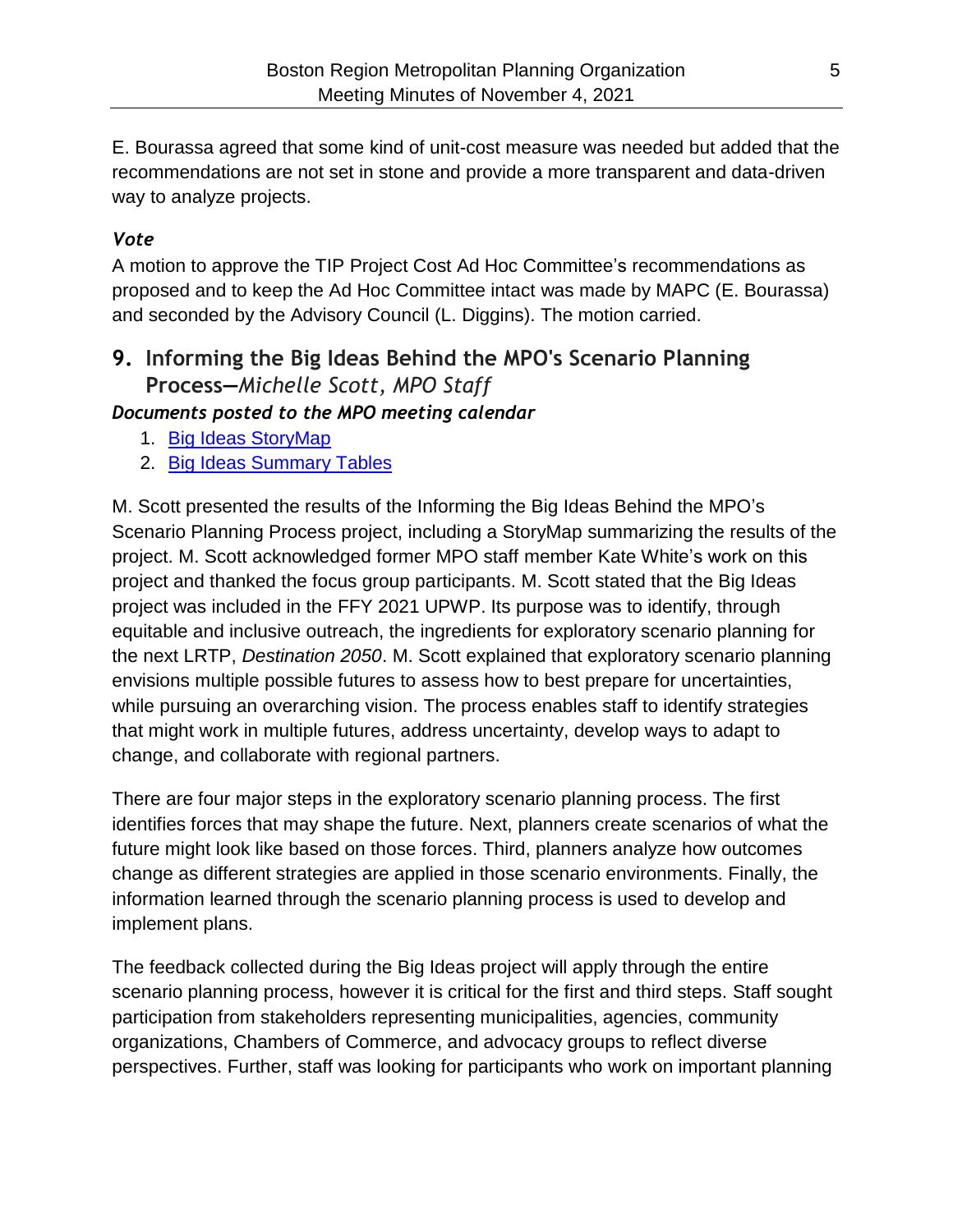areas that intersect with mobility, such as public health, housing, economic development, and the environment.

M. Scott stated that 53 individuals from over 40 organizations participated in this process. The format of the focus groups was based on an approach outlined by the Lincoln Institute of Land Policy and the Sonoran Institute. Each focus group had between five and eight participants representing different parts of the region, organizations, or planning areas. Staff also held a focus group specifically for youth.

The first part of these discussions included brainstorming exercises to identify uncertainties about the future and discuss strategies. Participants mentioned hopes for the future, such as investment in transit systems and other infrastructure, improved transportation access and connectivity, climate change adaptation, and a focus on equity in transportation decision-making. Participants also brought up concerns about a future where the transit system falls into disrepair because of lack of investment, and where ridership has declined while personal vehicle use has increased. For the youth focus group, extreme weather and factors around climate change were a big topic of discussion. Focus group participants also expressed concern about extensive displacement of people in the region caused by a lack of affordable housing.

When discussing future uncertainties, M. Scott focused on a subset of themes that came up in the focus groups: the environment, technology, and the economy. For the environment, forces discussed included climate change and environmental policy. For technology, forces discussed included electric and autonomous vehicle policies, the role of communications and data, micromobility, and equitable access to technology. For the economy, forces included the future of remote work, e-commerce, energy pricing and use, automation, and the effects of income inequality. M. Scott stated that the second part of these workshops focused on ranking these certainties and uncertainties. Critical uncertainties included the future of transportation funding while critical certainties included climate change, migration, and the aging of the region's population.

MPO staff also organized the strategies mentioned in the focus groups by theme. For the environment, strategies included supporting renewable energy, expanding the bus network, electrifying vehicles and infrastructure, reclaiming green space, and relocating communities in certain parts of the region as climate effects become more severe. For technology, strategies included focusing technology advancements related to automation and vehicle electrification on transit as opposed to single occupancy vehicles, improving transit to reduce personal electric vehicle use, and supporting use of micromobility and e-mobility as last-mile options. For the economy, strategies included increasing transit service to transit-dependent areas, considering all types of workers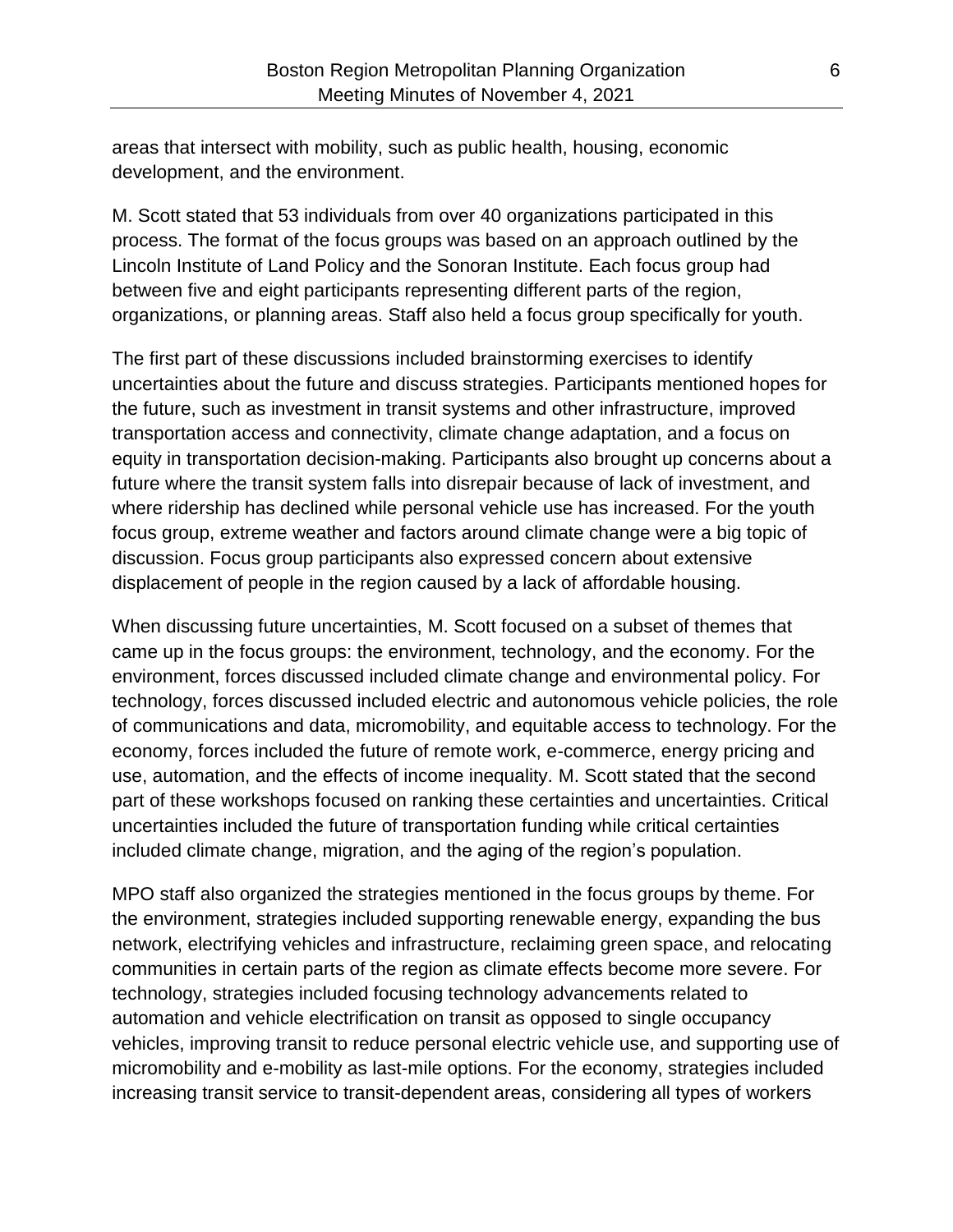when developing transit plans, investing in ways to support equitable growth in the region, and Massachusetts' competitive advantages in the national and global economy.

M. Scott outlined next steps for the scenario planning process. In the short term, these will include analyzing certainties and uncertainties, including those suggested by MPO members. MPO staff will host an MPO Member Focus Group to gather this feedback. Afterwards, MPO staff will propose scenarios for MPO consideration.

### *Discussion*

K. Miller commended staff on the use of focus groups as a data collection strategy and asked if there were participants invited that did not participate. K. Miller encouraged staff to broaden their reach and work with participants such as the freight community and first responders, who may have feedback about highway congestion and safety. M. Scott responded that there were some invitees who were not able to participate, but that, in some cases, staff were able to have one-on-one conversations with them.

S. Olanoff asked M. Scott to clarify why some items were marked "N/A" (Not Applicable) on the feedback table. M. Scott clarified that some topics of discussion among participants were not discussed in enough detail for staff to categorize them or to put notes about their importance or certainty in the table. S. Olanoff stated that staff should look for a different way to show this, as certain items do appear to be applicable. M. Scott stated that staff would work to address it.

L. Diggins invited M. Scott to present at a future Advisory Council meeting.

# **10. Members Items**

S. Woelfel stated that registration was open for MassDOT's annual Moving Together conference, which would be held virtually December 7-9, 2021.

### **11. Adjourn**

A motion to adjourn was made by MAPC (E. Bourassa) and seconded by the Advisory Council (L. Diggins). The motion carried.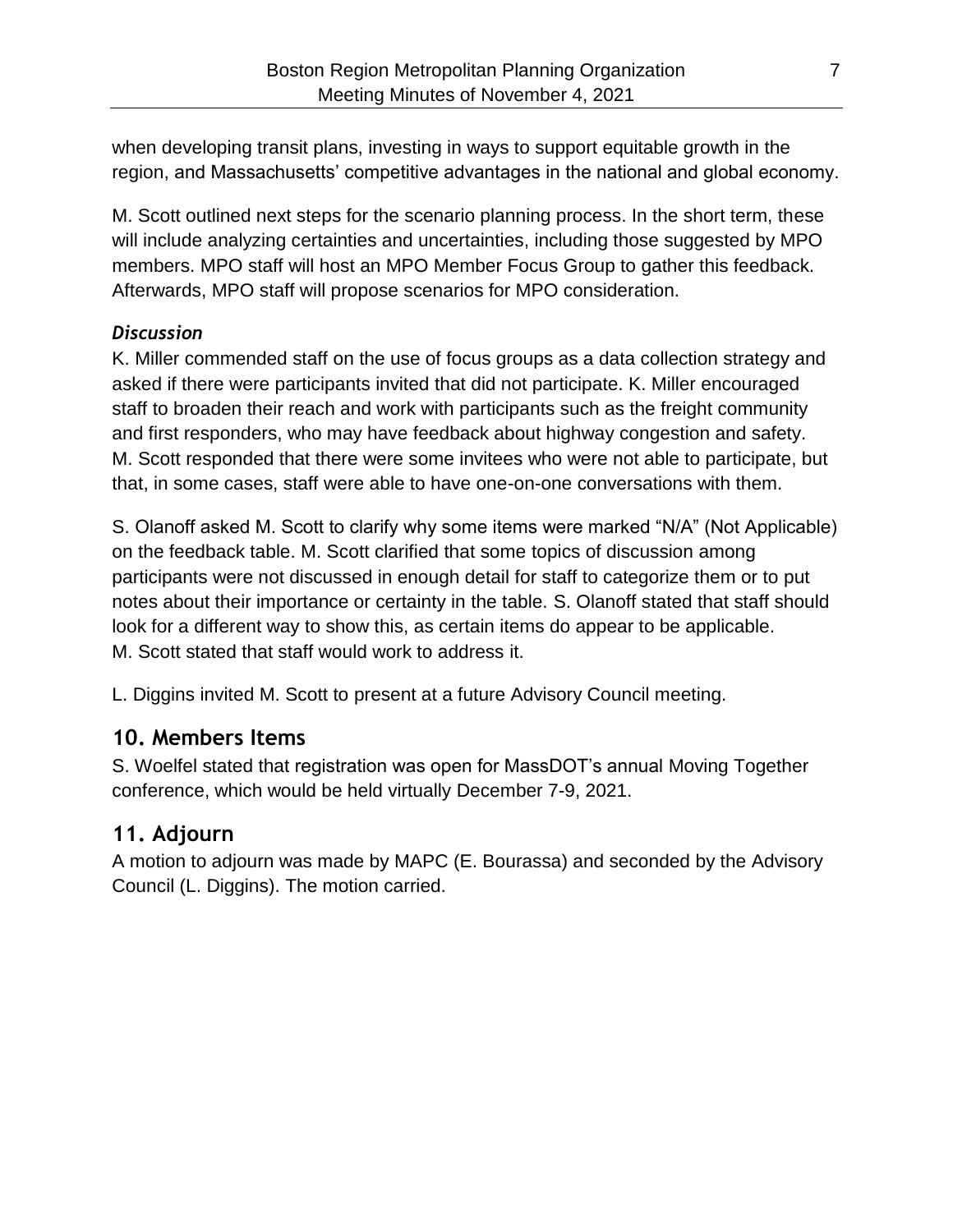# **Attendance**

| <b>Members</b>                                                         | <b>Representatives</b>                         |
|------------------------------------------------------------------------|------------------------------------------------|
|                                                                        | and Alternates                                 |
| At-Large City (City of Everett)                                        | <b>Jay Monty</b>                               |
| At-Large City (City of Newton)                                         | David Koses                                    |
| At-Large Town (Town of Arlington)                                      | <b>Daniel Amstutz</b>                          |
| At-Large Town (Town of Brookline)                                      | <b>Heather Hamilton</b><br><b>Todd Kirrane</b> |
| City of Boston (Boston Planning & Development Agency)                  | Jim Fitzgerald                                 |
| City of Boston (Boston Transportation Department)                      | <b>Bill Conroy</b>                             |
| Federal Highway Administration                                         | <b>Ken Miller</b>                              |
| <b>Federal Transit Administration</b>                                  |                                                |
| Inner Core Committee (City of Somerville)                              | <b>Tom Bent</b>                                |
| Massachusetts Department of Transportation                             | Stephen Woelfel                                |
|                                                                        | John Bechard                                   |
|                                                                        | John Romano                                    |
| <b>Massachusetts Bay Transportation Authority (MBTA)</b>               |                                                |
| <b>Massachusetts Port Authority</b>                                    | Sarah Lee                                      |
| <b>MBTA Advisory Board</b>                                             | Amira Patterson                                |
| Metropolitan Area Planning Council                                     | Eric Bourassa                                  |
| MetroWest Regional Collaborative (City of Framingham)                  | <b>Thatcher Kezer III</b>                      |
| Minuteman Advisory Group on Interlocal Coordination (Town of<br>Acton) | <b>Austin Cyganiewicz</b>                      |
| North Shore Task Force (City of Beverly)                               | Darlene Wynne                                  |
| North Suburban Planning Council (Town of Burlington)                   | <b>Melisa Tintocalis</b>                       |
| <b>Regional Transportation Advisory Council</b>                        | <b>Lenard Diggins</b>                          |
| South Shore Coalition (Town of Rockland)                               | Jennifer Constable                             |
| South West Advisory Planning Committee (Town of Medway)                | <b>Peter Pelletier</b>                         |
| Three Rivers Interlocal Council (Town of Norwood/Neponset              | Tom O'Rourke                                   |
| Valley Chamber of Commerce)                                            | <b>Steve Olanoff</b>                           |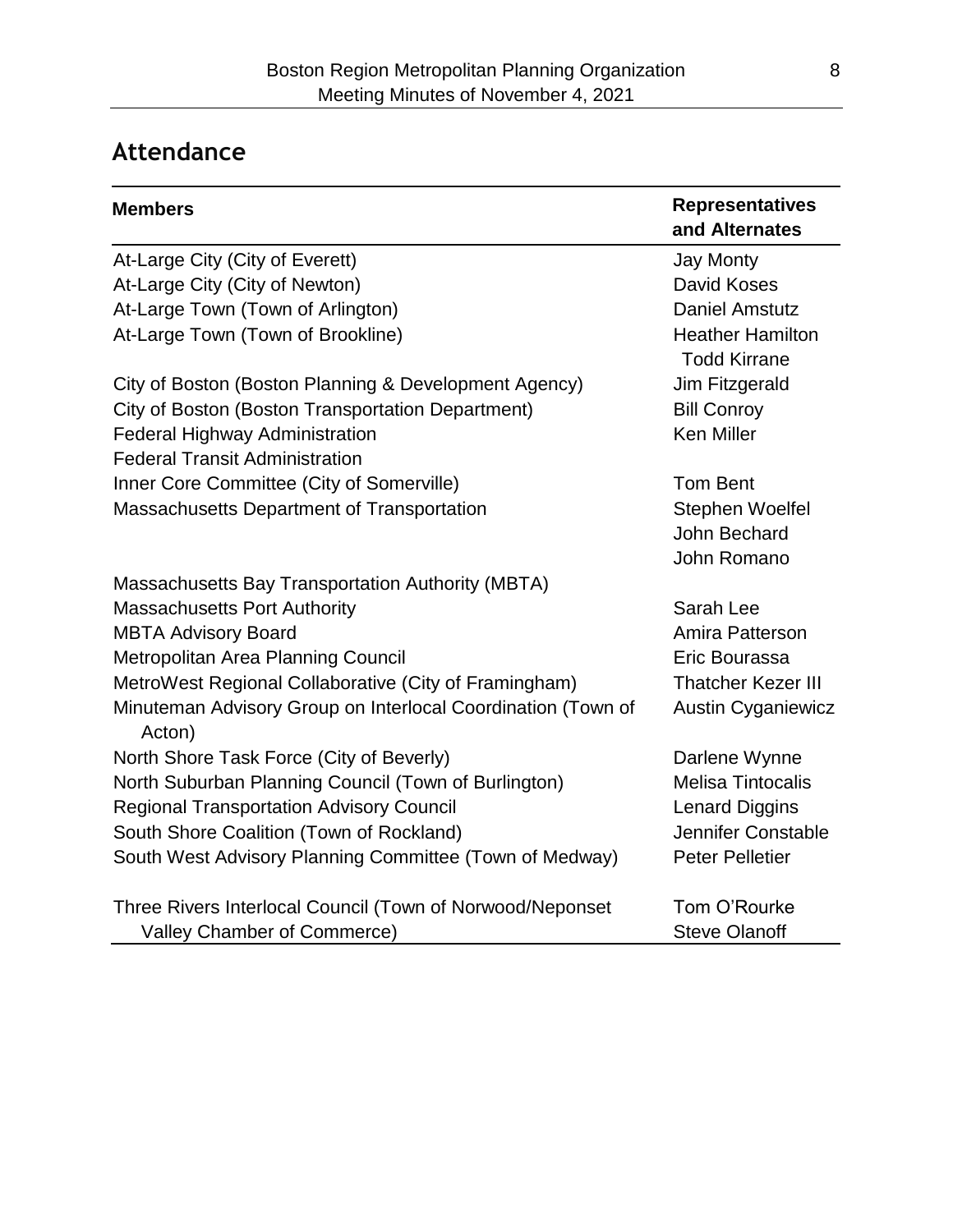| <b>Other Attendees</b>  | <b>Affiliation</b>                          |
|-------------------------|---------------------------------------------|
| Paul Cobuzzi            |                                             |
| Aleida Leza             | <b>Belmont resident</b>                     |
| Derek Krevat            | MassDOT Office of Transportation Planning   |
| Michelle Ho             | MassDOT Office of Transportation Planning   |
| Sarah Bradbury          | <b>MassDOT District 3</b>                   |
| <b>Ben Muller</b>       | MassDOT District 6                          |
| <b>Michael Garrity</b>  | <b>MassDOT</b>                              |
| <b>Wesley Lickus</b>    | MassDOT                                     |
| <b>Gus Norrbom</b>      | MassDOT                                     |
| Owen MacDonald          | Town of Weymouth                            |
| Joy Glynn               | <b>MetroWest Regional Transit Authority</b> |
| Adi Nochur              | <b>MAPC</b>                                 |
| <b>Patrick McAlpine</b> | Town of Lynnfield                           |
| J.R. Frey               | Town of Hingham                             |
| Joe Blankenship         | City of Boston                              |
| Joseph Stanford         | <b>Volpe Center</b>                         |
| Cassandra Ostrander     | <b>FHWA</b>                                 |

#### **MPO Staff/Central Transportation Planning Staff**

Tegin Teich, Executive Director Gina Perille Annette Demchur Silva Ayvazyan Jonathan Church Róisín Foley Matt Genova Betsy Harvey Zihao Jin Sandy Johnston Heyne Kim Anne McGahan Marty Milkovits Rebecca Morgan Michelle Scott